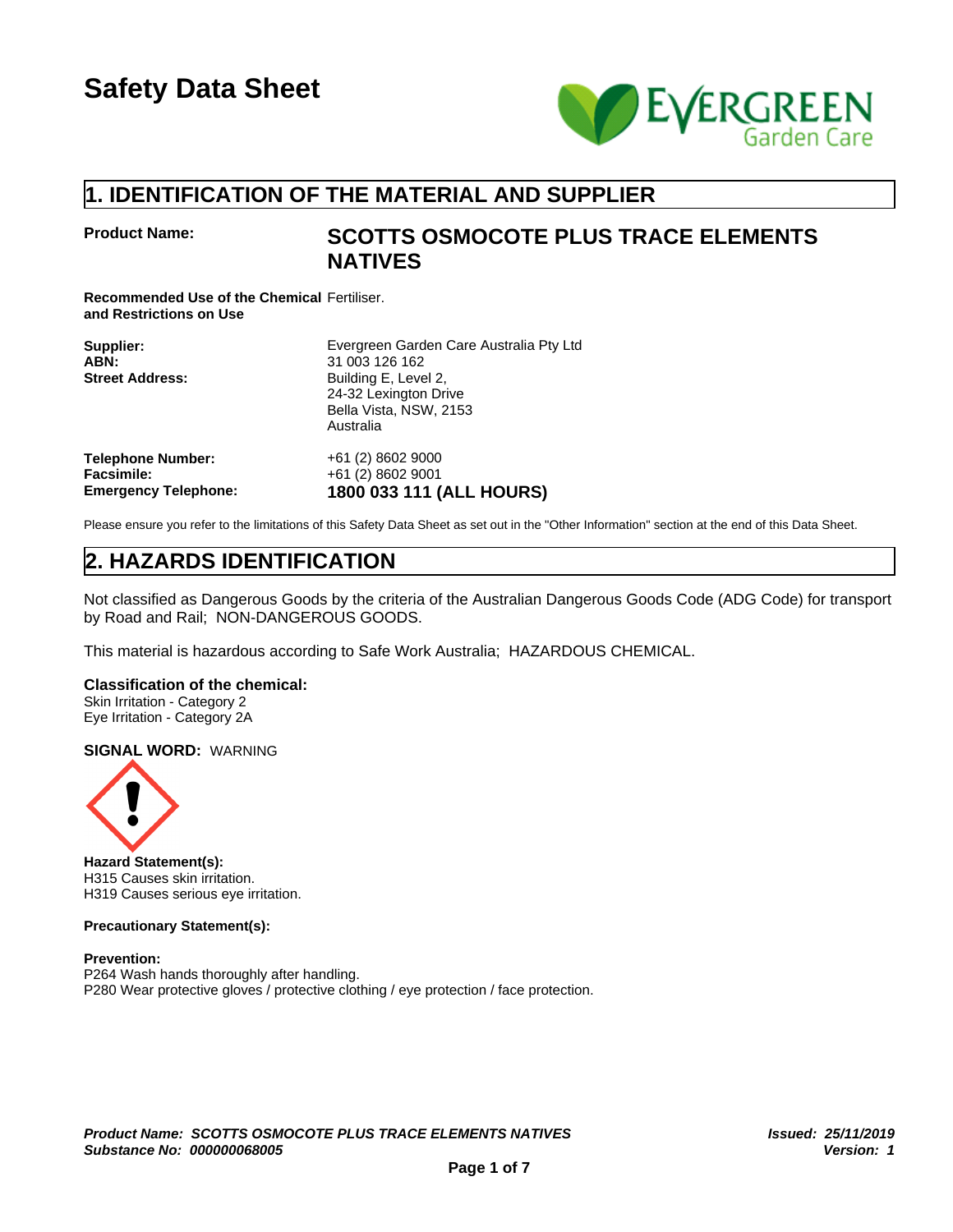

#### **Response:**

P302+P352 IF ON SKIN: Wash with plenty of soap and water. P321 Specific treatment (see First Aid Measures on Safety Data Sheet). P332+P313 If skin irritation occurs: Get medical advice/attention. P362 Take off contaminated clothing and wash before reuse. P305+P351+P338 IF IN EYES: Rinse cautiously with water for several minutes. Remove contact lenses, if present and easy to do. Continue rinsing. P337+P313 If eye irritation persists: Get medical advice/attention.

#### **Storage:**

No storage statements.

#### **Disposal:**

P501 Dispose of contents and container in accordance with local, regional, national, international regulations.

## **3. COMPOSITION AND INFORMATION ON INGREDIENTS**

| <b>Components</b>  | <b>CAS Number</b> | <b>Proportion</b> | <b>Hazard Codes</b>               |
|--------------------|-------------------|-------------------|-----------------------------------|
| Urea               | $57-13-6$         | 30-60%            |                                   |
| Sulfur             | 7704-34-9         | 10-<30%           | H315                              |
| Ammonium nitrate   | 6484-52-2         | 1-<10%            | H <sub>272</sub> H <sub>319</sub> |
| Other component(s) |                   | to 100%           |                                   |

### **4. FIRST AID MEASURES**

For advice, contact a Poisons Information Centre (e.g. phone Australia 131 126; New Zealand 0800 764 766) or a doctor.

#### **Inhalation:**

Remove victim from area of exposure - avoid becoming a casualty. Remove contaminated clothing and loosen remaining clothing. Allow patient to assume most comfortable position and keep warm. Keep at rest until fully recovered. Seek medical advice if effects persist.

#### **Skin Contact:**

If skin or hair contact occurs, immediately remove any contaminated clothing and wash skin and hair thoroughly with running water and soap. If swelling, redness, blistering or irritation occurs seek medical assistance.

#### **Eye Contact:**

If in eyes, hold eyelids apart and flush the eye continuously with running water. Continue flushing until advised to stop by a Poisons Information Centre or a doctor, or for at least 15 minutes.

#### **Ingestion:**

Rinse mouth with water. If swallowed, give a glass of water to drink. If vomiting occurs give further water. Never give anything by the mouth to an unconscious patient. Seek medical advice.

#### **Indication of immediate medical attention and special treatment needed:**

Treat symptomatically.

### **5. FIRE FIGHTING MEASURES**

#### **Suitable Extinguishing Media:**

Coarse water spray, fine water spray, normal foam, dry agent (carbon dioxide, dry chemical powder).

*Product Name: SCOTTS OSMOCOTE PLUS TRACE ELEMENTS NATIVES Substance No: 000000068005*

*Issued: 25/11/2019 Version: 1*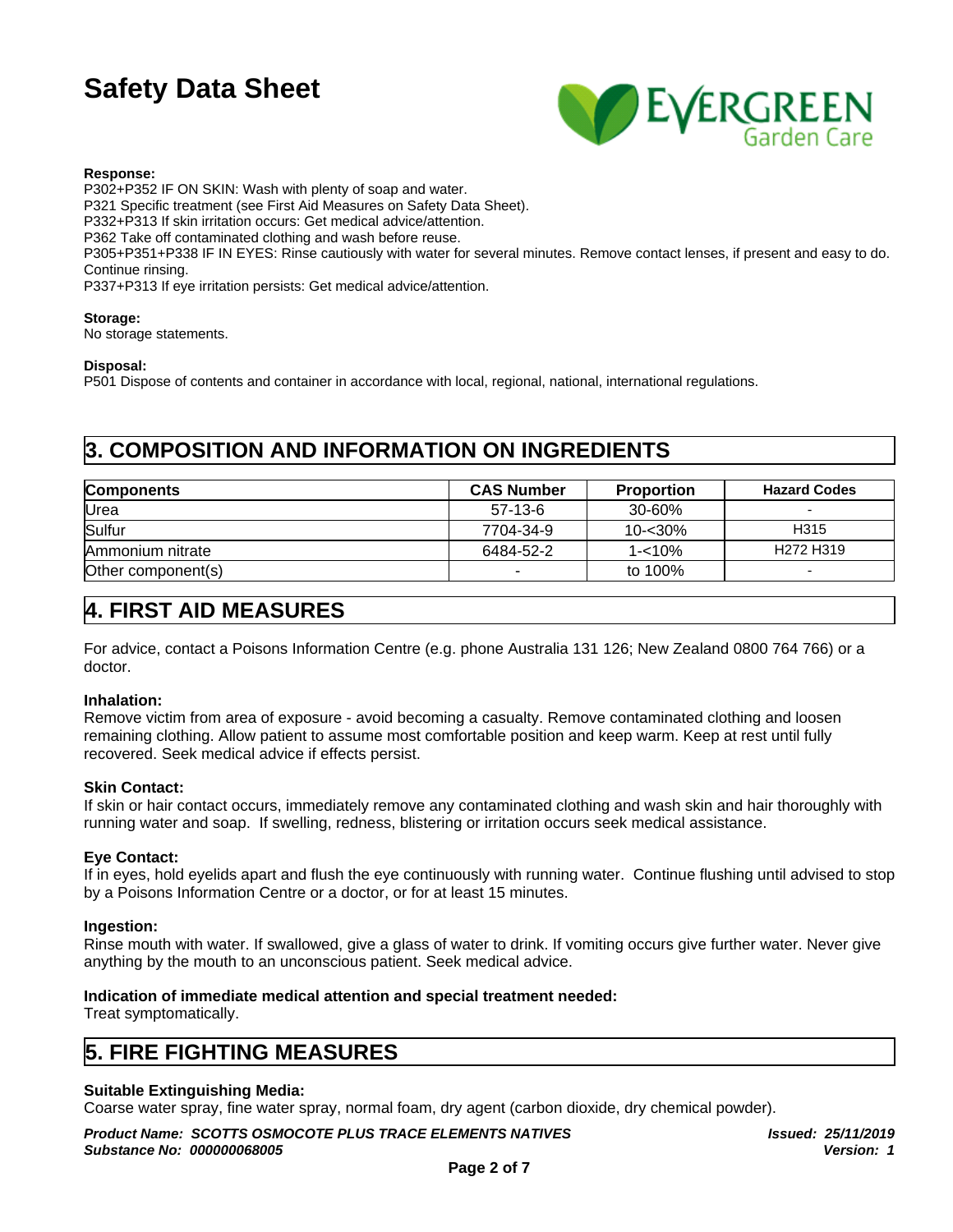

#### **Specific hazards arising from the chemical:**

Combustible solid.

#### **Special protective equipment and precautions for fire-fighters:**

On burning will emit toxic fumes, including those of oxides of nitrogen and oxides of carbon . Fire fighters to wear self-contained breathing apparatus and suitable protective clothing if risk of exposure to vapour or products of combustion. Keep containers cool with water spray.

## **6. ACCIDENTAL RELEASE MEASURES**

#### **Emergency procedures/Environmental precautions:**

Clear area of all unprotected personnel. Shut off all possible sources of ignition. If contamination of sewers or waterways has occurred advise local emergency services.

#### **Personal precautions/Protective equipment/Methods and materials for containment and cleaning up:**

Wear protective equipment to prevent skin and eye contact and breathing in dust. Work up wind or increase ventilation. Cover with damp absorbent (inert material, sand or soil). Sweep or vacuum up, but avoid generating dust. Collect and seal in properly labelled containers or drums for disposal.

## **7. HANDLING AND STORAGE**

#### **Precautions for safe handling:**

Avoid skin and eye contact and breathing in vapour/dust. Avoid handling which leads to dust formation.

#### **Conditions for safe storage, including any incompatibilities:**

Store in a cool, dry, well ventilated place and out of direct sunlight. Store away from sources of heat or ignition. Store away from incompatible materials described in Section 10. Keep containers closed when not in use - check regularly for spills.

## **8. EXPOSURE CONTROLS/PERSONAL PROTECTION**

**Control Parameters:** No value assigned for this specific material by Safe Work Australia. However, Workplace Exposure Standard(s) for constituent(s):

Dusts not otherwise classified: 8hr TWA =  $10 \text{ mg/m}^3$ 

As published by Safe Work Australia Workplace Exposure Standards for Airborne Contaminants.

TWA - The time-weighted average airborne concentration of a particular substance when calculated over an eight-hour working day, for a five-day working week.

These Workplace Exposure Standards are guides to be used in the control of occupational health hazards. All atmospheric contamination should be kept to as low a level as is workable. These workplace exposure standards should not be used as fine dividing lines between safe and dangerous concentrations of chemicals. They are not a measure of relative toxicity.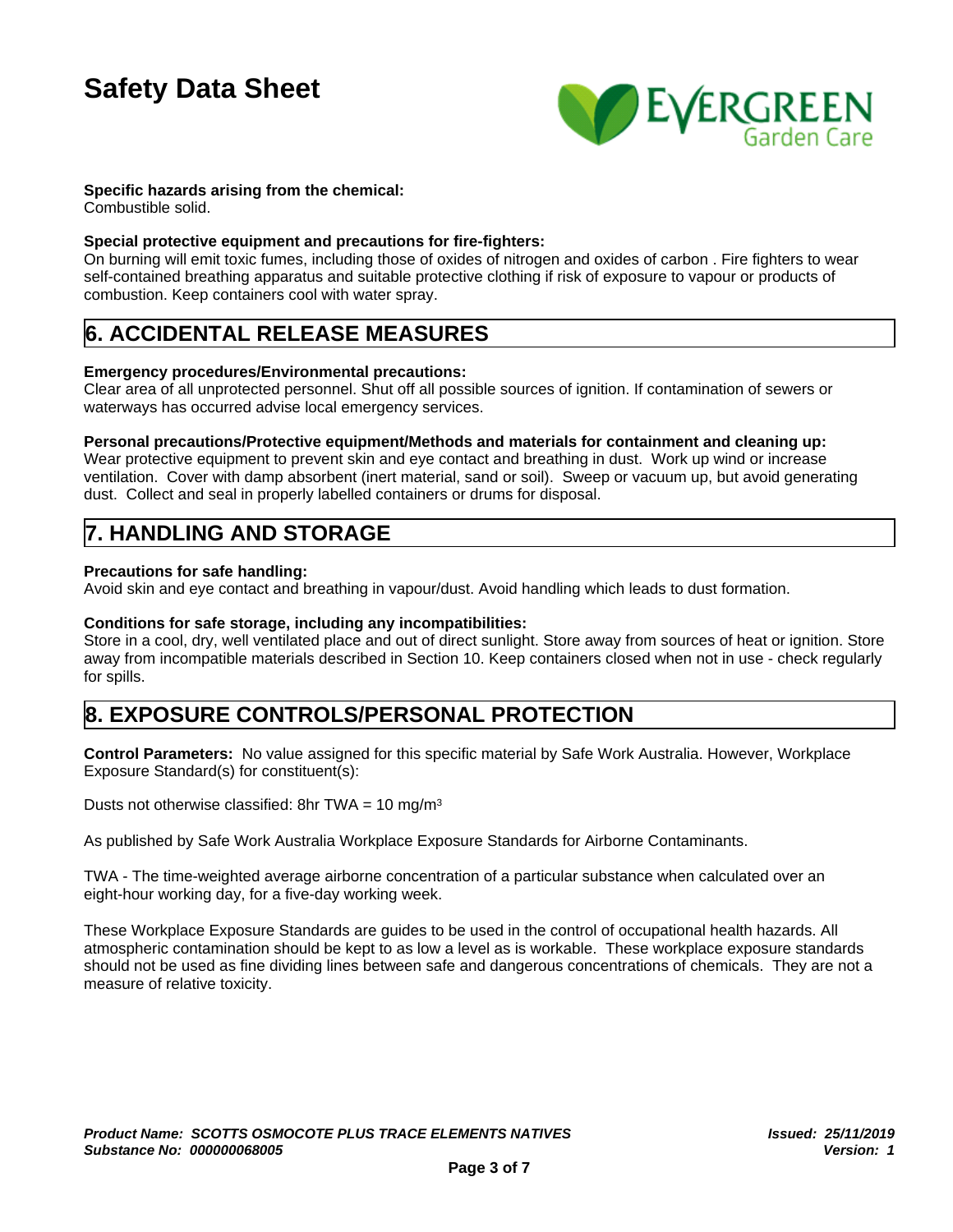

#### **Appropriate engineering controls:**

Ensure ventilation is adequate to maintain air concentrations below Workplace Exposure Standards. Keep containers closed when not in use.

If in the handling and application of this material, safe exposure levels could be exceeded, the use of engineering controls such as local exhaust ventilation must be considered and the results documented. If achieving safe exposure levels does not require engineering controls, then a detailed and documented risk assessment using the relevant Personal Protective Equipment (PPE) (refer to PPE section below) as a basis must be carried out to determine the minimum PPE requirements.

#### **Individual protection measures, such as Personal Protective Equipment (PPE):**

The selection of PPE is dependent on a detailed risk assessment. The risk assessment should consider the work situation, the physical form of the chemical, the handling methods, and environmental factors.

OVERALLS, SAFETY SHOES, CHEMICAL GOGGLES, GLOVES, DUST MASK.



Wear overalls, chemical goggles and impervious gloves. Avoid generating and inhaling dusts. If determined by a risk assessment an inhalation risk exists, wear a dust mask/respirator meeting the requirements of AS/NZS 1715 and AS/NZS 1716. Always wash hands before smoking, eating, drinking or using the toilet. Wash contaminated clothing and other protective equipment before storage or re-use.

## **9. PHYSICAL AND CHEMICAL PROPERTIES**

| <b>Physical state:</b>                         | Granules                 |
|------------------------------------------------|--------------------------|
| Colour:                                        | Brown / Tan / Blue       |
| Odour:                                         | Fertiliser               |
| Solubility:                                    | Partly soluble in water. |
| <b>Specific Gravity:</b>                       | Not available            |
| Relative Vapour Density (air=1): Not available |                          |
| Vapour Pressure (20 °C):                       | Not available            |
| Flash Point (°C):                              | Not available            |
| Flammability Limits (%):                       | Not available            |
| Autoignition Temperature (°C):                 | Not available            |
| Melting Point/Range (°C):                      | Not available            |
| pH:                                            | Not available            |

## **10. STABILITY AND REACTIVITY**

| <b>Reactivity:</b>                            | No information available.                                                                                   |
|-----------------------------------------------|-------------------------------------------------------------------------------------------------------------|
| <b>Chemical stability:</b>                    | Stable under normal ambient and anticipated storage and handling conditions of<br>temperature and pressure. |
| <b>Possibility of hazardous</b><br>reactions: | No hazardous reactions when stored and handled correctly.                                                   |

*Product Name: SCOTTS OSMOCOTE PLUS TRACE ELEMENTS NATIVES Substance No: 000000068005*

*Issued: 25/11/2019 Version: 1*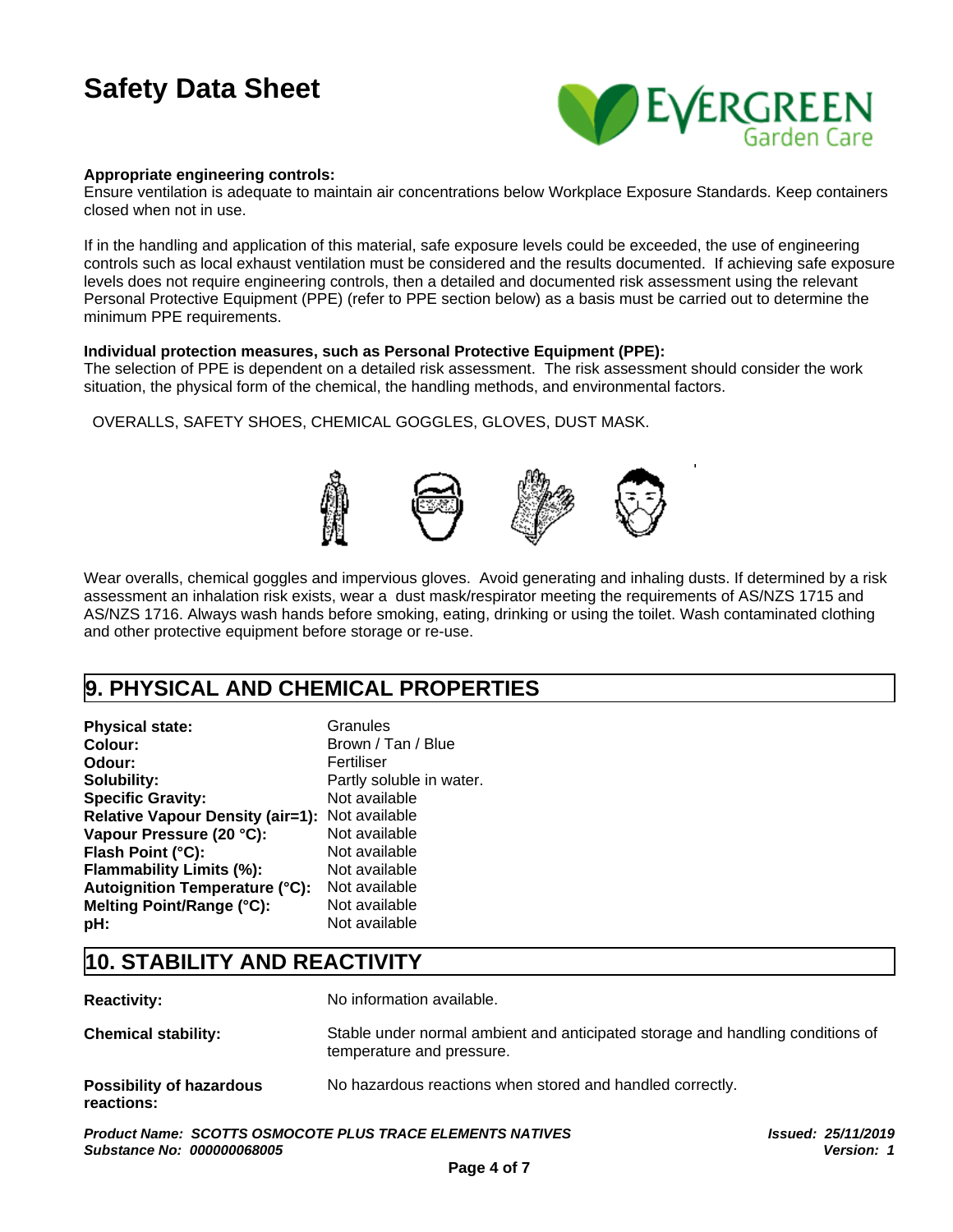

| <b>Conditions to avoid:</b>                 | Avoid dust generation.                                  |
|---------------------------------------------|---------------------------------------------------------|
| Incompatible materials:                     | Incompatible with strong oxidising agents.              |
| <b>Hazardous decomposition</b><br>products: | Oxides of carbon. Oxides of nitrogen. Oxides of sulfur. |

## **11. TOXICOLOGICAL INFORMATION**

No adverse health effects expected if the product is handled in accordance with this Safety Data Sheet and the product label. Symptoms or effects that may arise if the product is mishandled and overexposure occurs are:

| <b>Ingestion:</b>    | No adverse effects expected, however, large amounts may cause nausea and<br>vomiting.   |
|----------------------|-----------------------------------------------------------------------------------------|
| Eye contact:         | An eye irritant.                                                                        |
| <b>Skin contact:</b> | Contact with skin will result in irritation.                                            |
| Inhalation:          | Material may be irritant to the mucous membranes of the respiratory tract<br>(airways). |

**Acute toxicity:** No LD50 data available for the product.

| <b>Skin corrosion/irritation:</b>                                  | Irritant. The product has not been tested; the classification is based on the<br>components of the mixture. |
|--------------------------------------------------------------------|-------------------------------------------------------------------------------------------------------------|
| Serious eye damage/irritation:                                     | Irritant. The product has not been tested; the classification is based on the<br>components of the mixture. |
| <b>Respiratory or skin</b><br>sensitisation:                       | No information available.                                                                                   |
| <b>Chronic effects:</b>                                            |                                                                                                             |
| <b>Mutagenicity:</b>                                               | No information available.                                                                                   |
| Carcinogenicity:                                                   | No information available.                                                                                   |
| <b>Reproductive toxicity:</b>                                      | No information available.                                                                                   |
| <b>Specific Target Organ Toxicity</b><br>(STOT) - single exposure: | No information available.                                                                                   |

| <b>Specific Target Organ Toxicity</b><br>(STOT) - repeated exposure: | No information available. |
|----------------------------------------------------------------------|---------------------------|
| <b>Aspiration hazard:</b>                                            | No information available. |

## **12. ECOLOGICAL INFORMATION**

| <b>Ecotoxicity</b>                | Avoid contaminating waterways. |
|-----------------------------------|--------------------------------|
| Persistence/degradability:        | No information available.      |
| <b>Bioaccumulative potential:</b> | No information available.      |
| <b>Mobility in soil:</b>          | No information available.      |

## **13. DISPOSAL CONSIDERATIONS**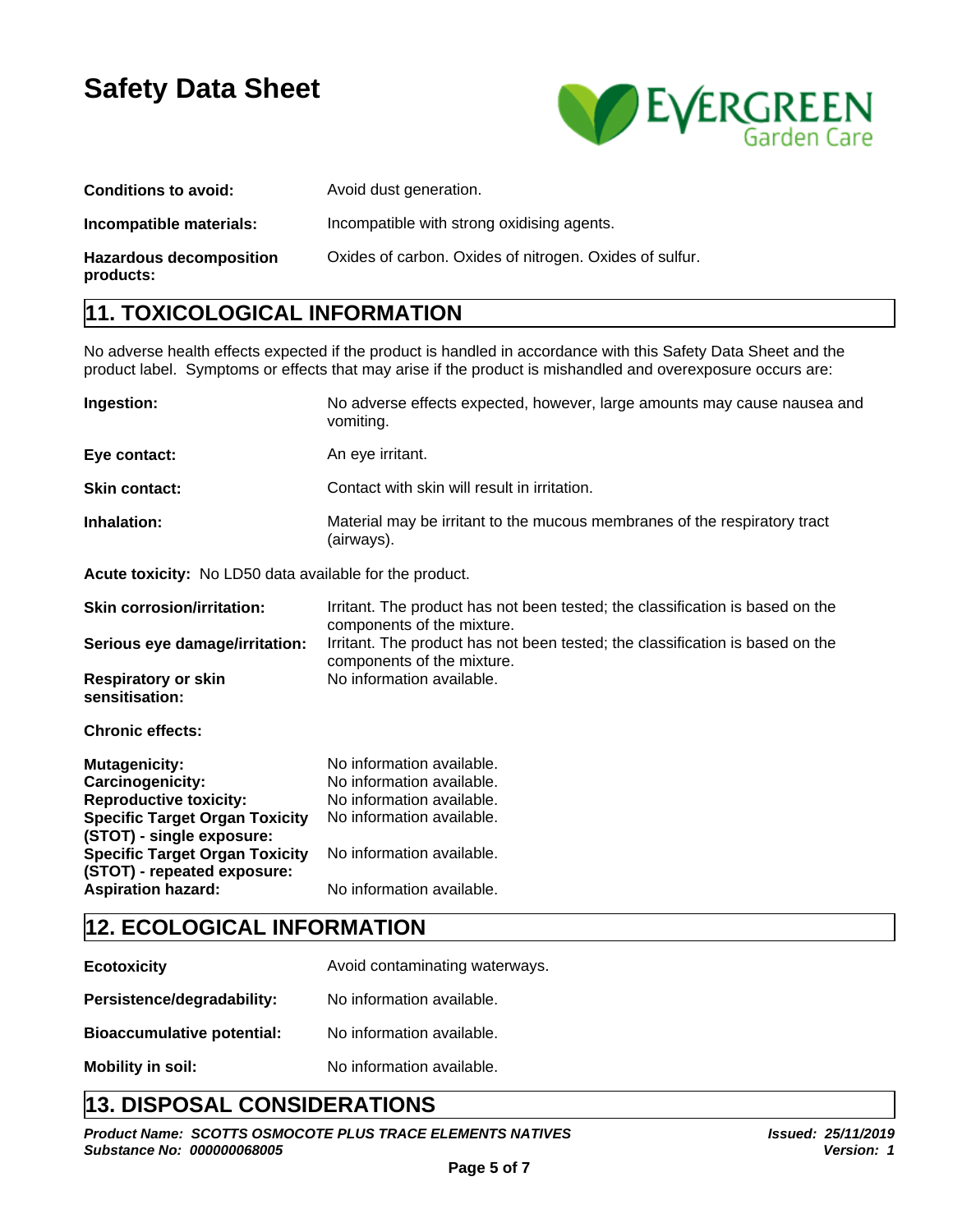

#### **Disposal methods:**

Refer to Waste Management Authority. Dispose of contents and container in accordance with local, regional, national, international regulations.

### **14. TRANSPORT INFORMATION**

#### **Road and Rail Transport**

Not classified as Dangerous Goods by the criteria of the Australian Dangerous Goods Code (ADG Code) for transport by Road and Rail; NON-DANGEROUS GOODS.

#### **Marine Transport**

Not classified as Dangerous Goods by the criteria of the International Maritime Dangerous Goods Code (IMDG Code) for transport by sea; NON-DANGEROUS GOODS.

#### **Air Transport**

Not classified as Dangerous Goods by the criteria of the International Air Transport Association (IATA) Dangerous Goods Regulations for transport by air; NON-DANGEROUS GOODS.

### **15. REGULATORY INFORMATION**

#### **Classification:**

This material is hazardous according to Safe Work Australia; HAZARDOUS CHEMICAL.

#### **Classification of the chemical:**

Skin Irritation - Category 2 Eye Irritation - Category 2A

#### **Hazard Statement(s):**

H315 Causes skin irritation. H319 Causes serious eye irritation.

## **16. OTHER INFORMATION**

This safety data sheet has been prepared by Ixom Operations Pty Ltd (Toxicology & SDS Services).

#### **Reason(s) for Issue:**

First Issue Primary SDS

Acronyms: CAS number: Chemical Abstracts Service Registry Number SUSMP: Standard for the Uniform Scheduling of Medicines and Poisons